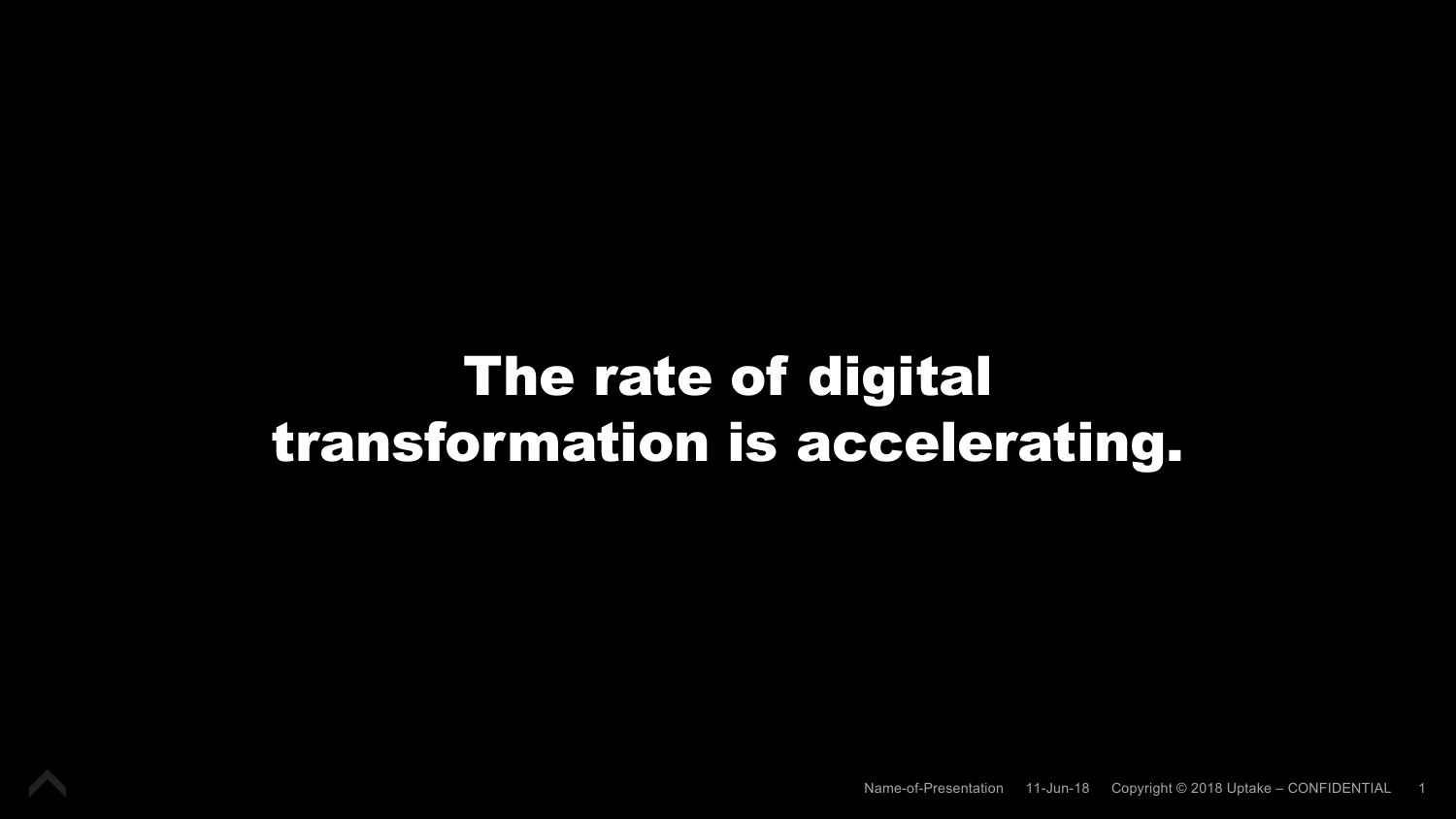# Data is growing at a 40% compound annual rate, reaching nearly 45ZB by 2020.

— Source: IDC



Name-of-Presentation 11-Jun-18 Copyright © 2018 Uptake – CONFIDENTIAL 2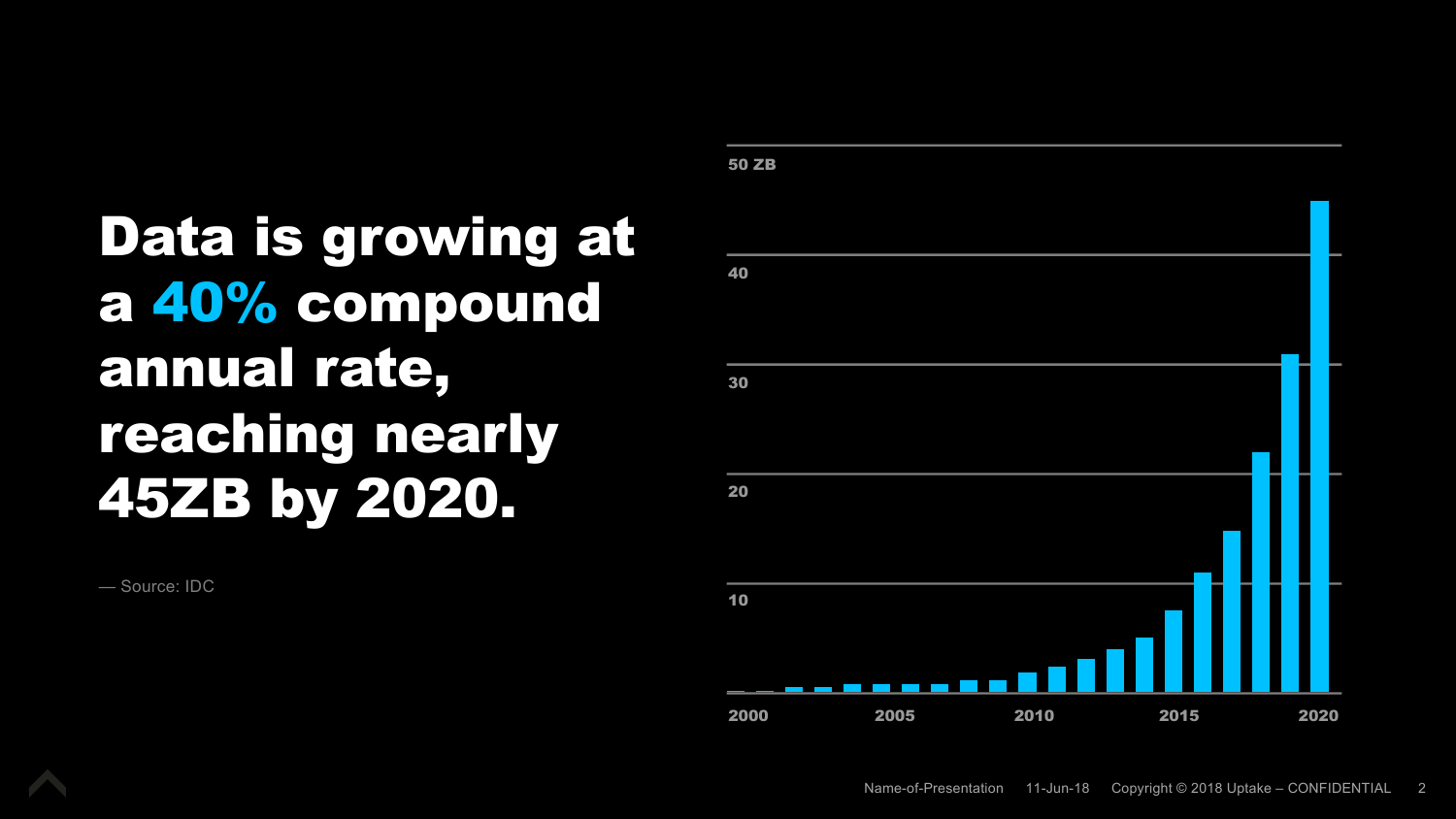

## 20.8 Billion connected things by 2020



— Source: KPMG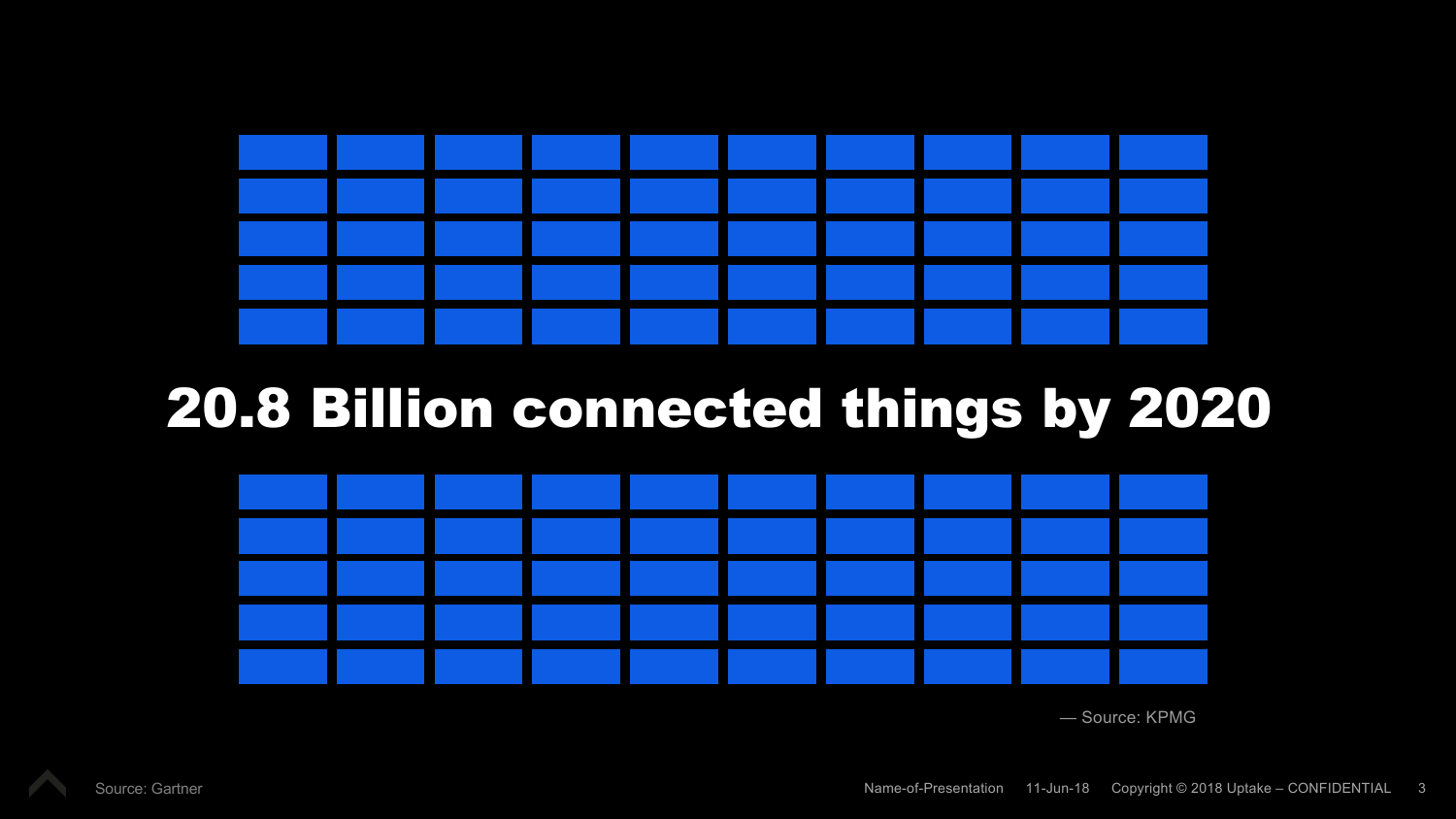

## As little as 1% of industrial data gets used



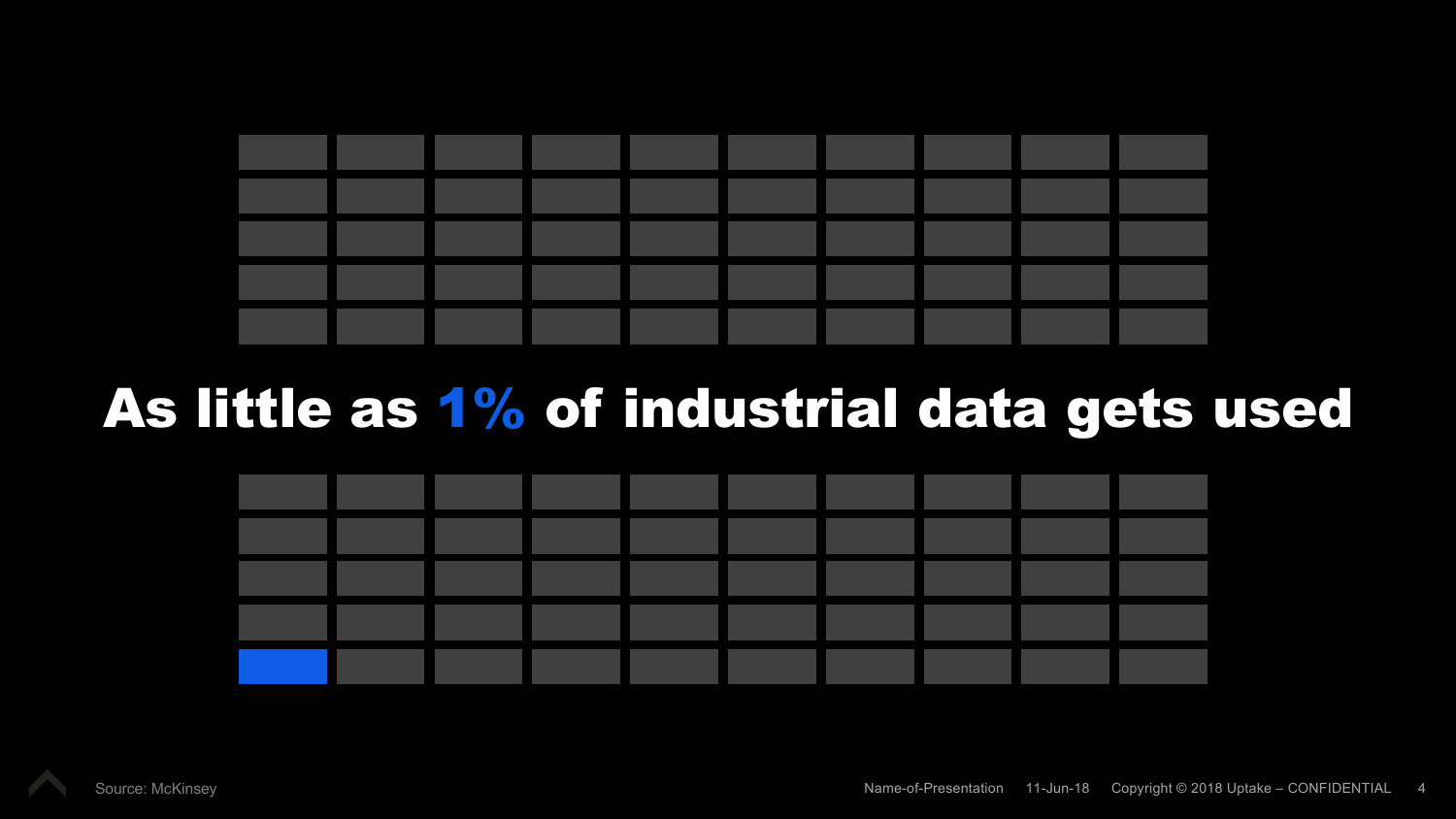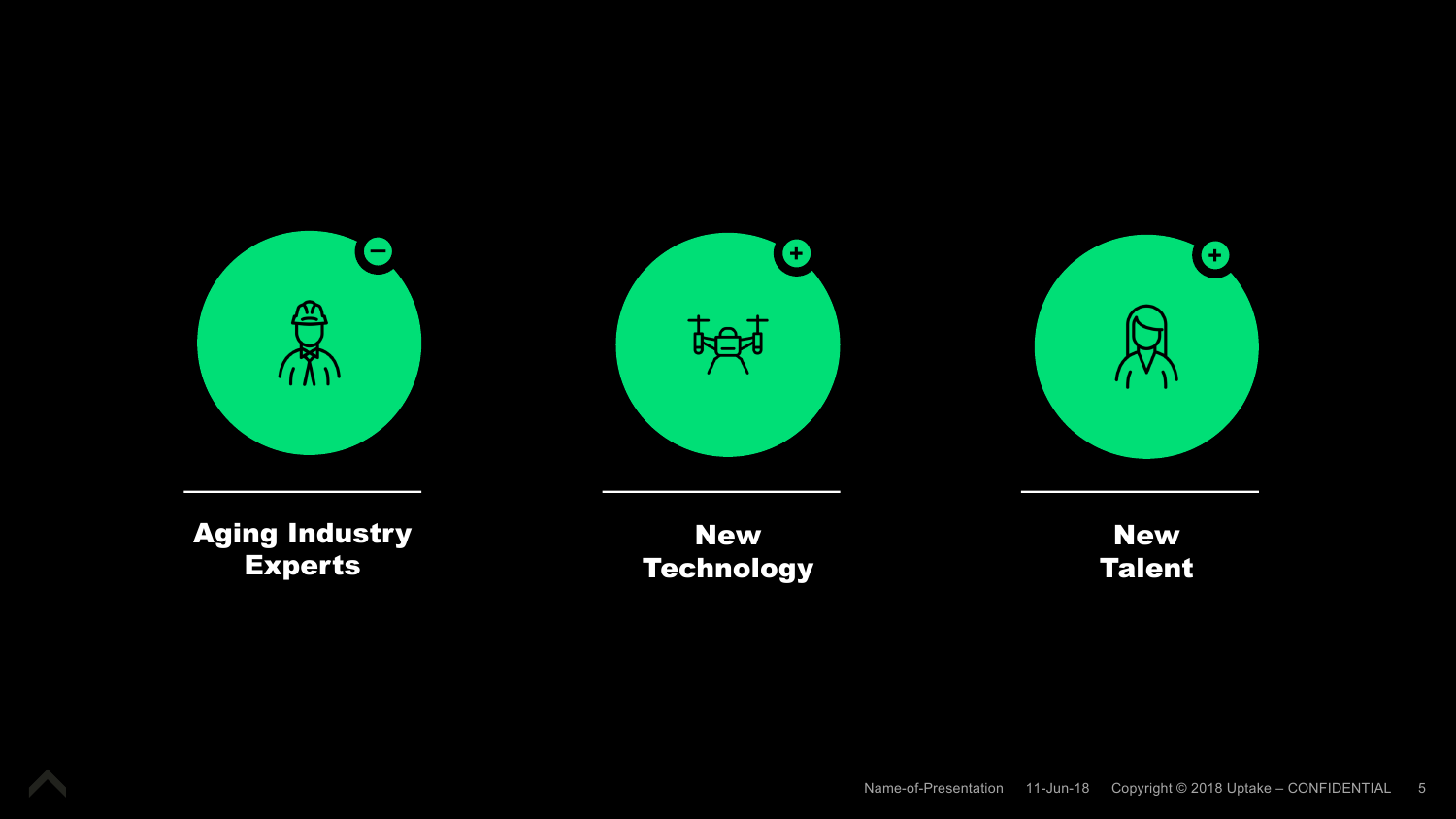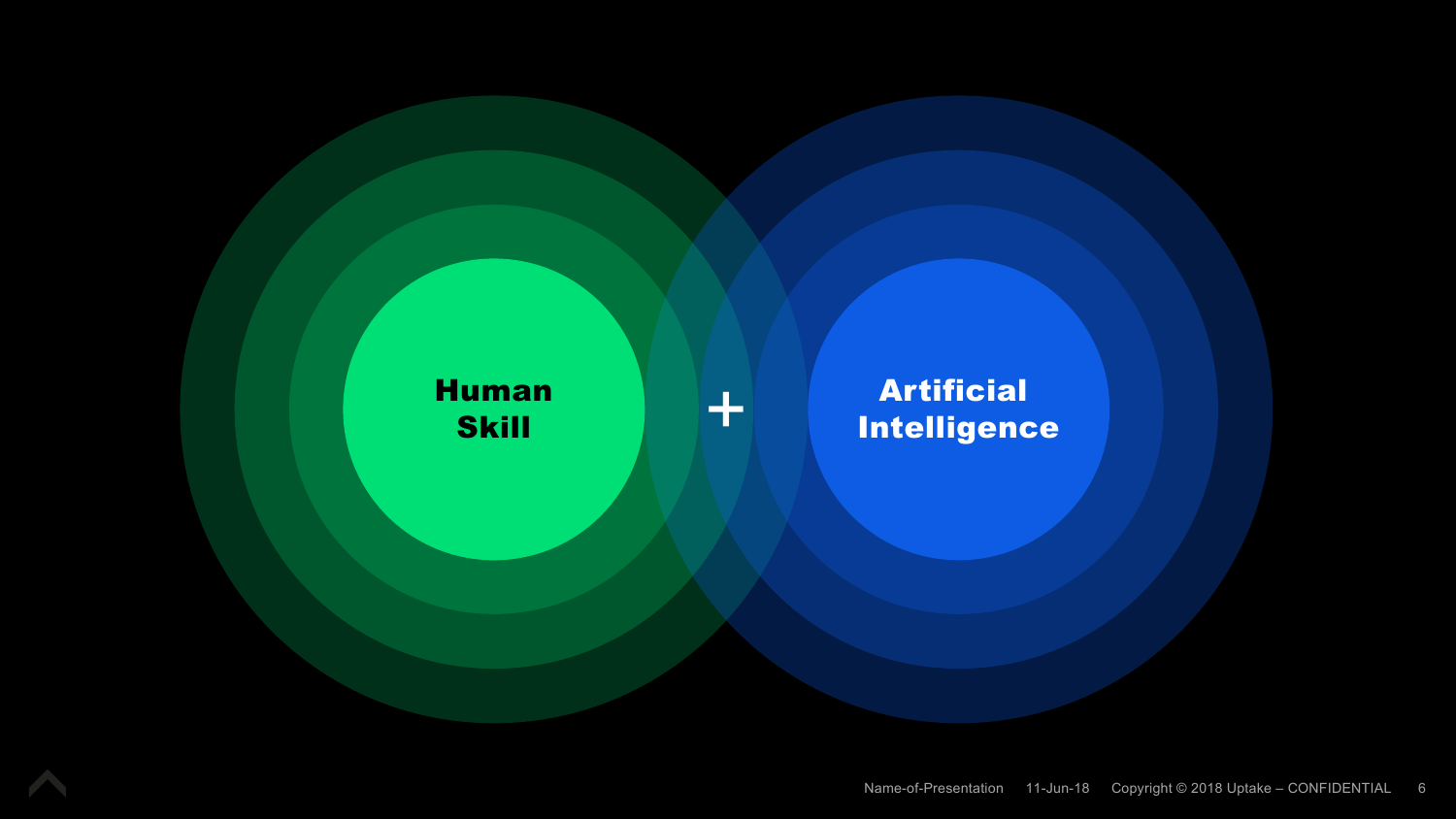# Why Now?

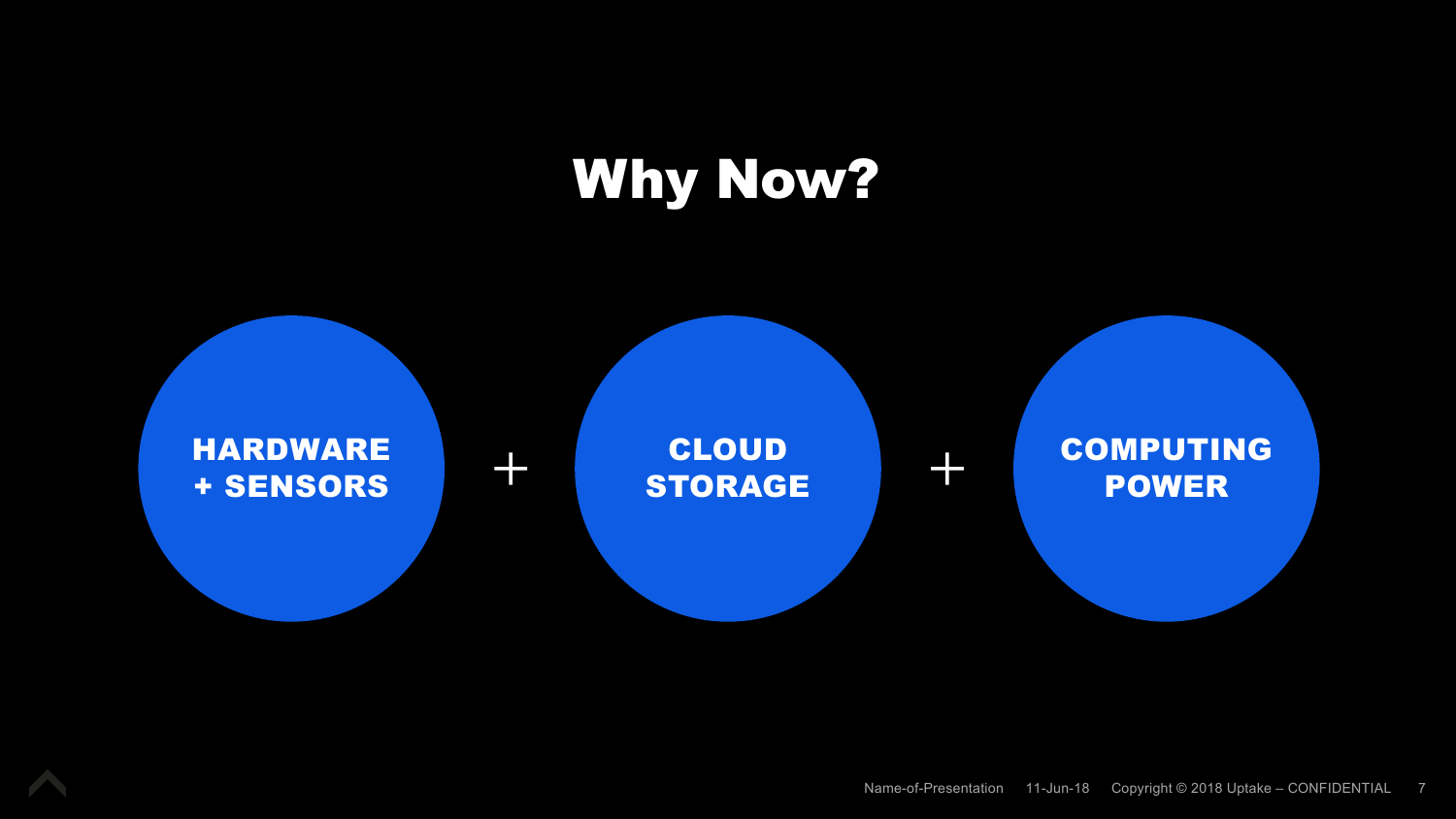# 82**%**

increase in productivity for those manufactures who've digitized their processes.

Digitization will enable a 7**X** increase in productivity by 2022.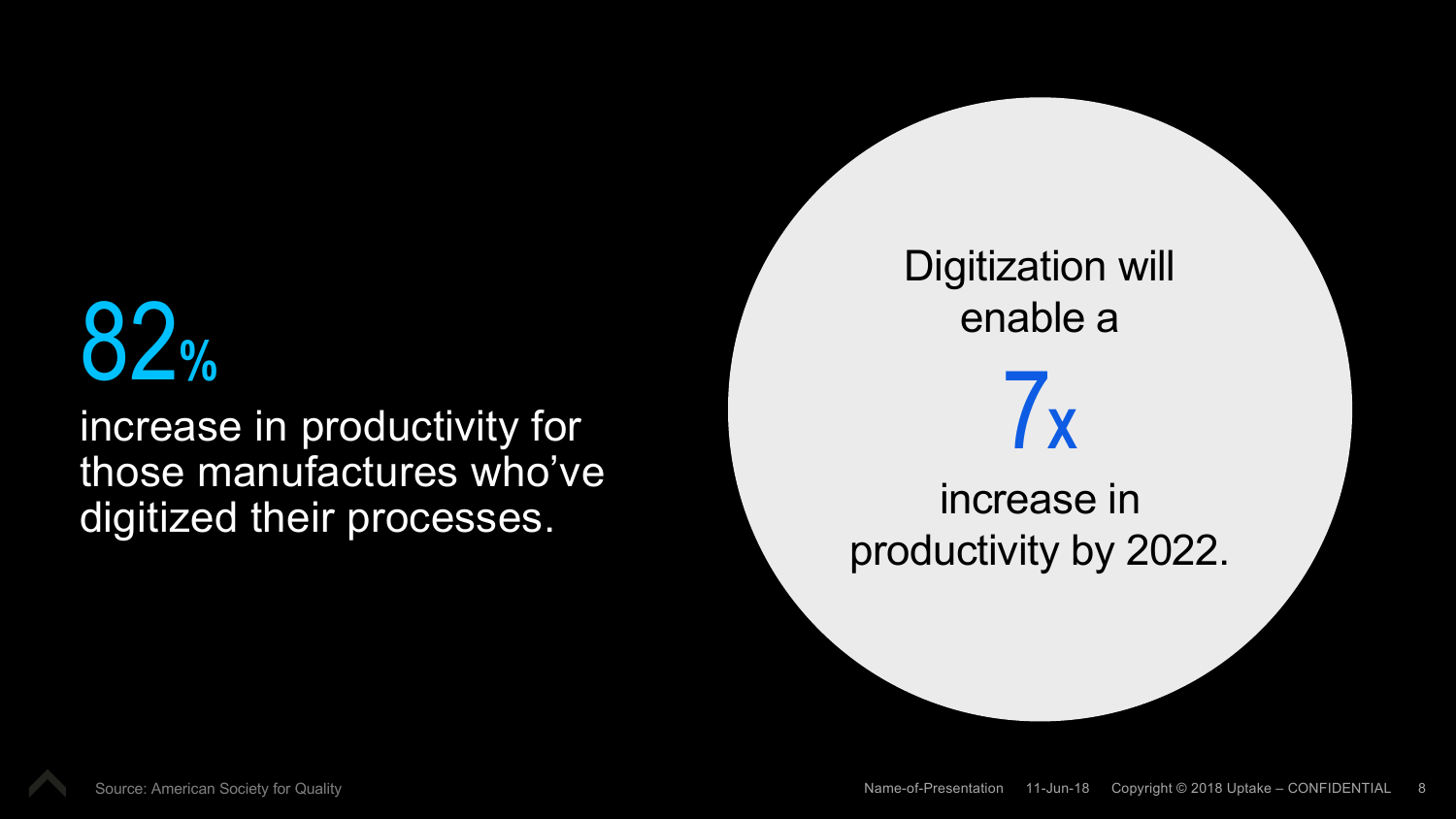Increases in productivity and quality through digital transformation in manufacturing will add \$500 billion to the global economy over the next five years.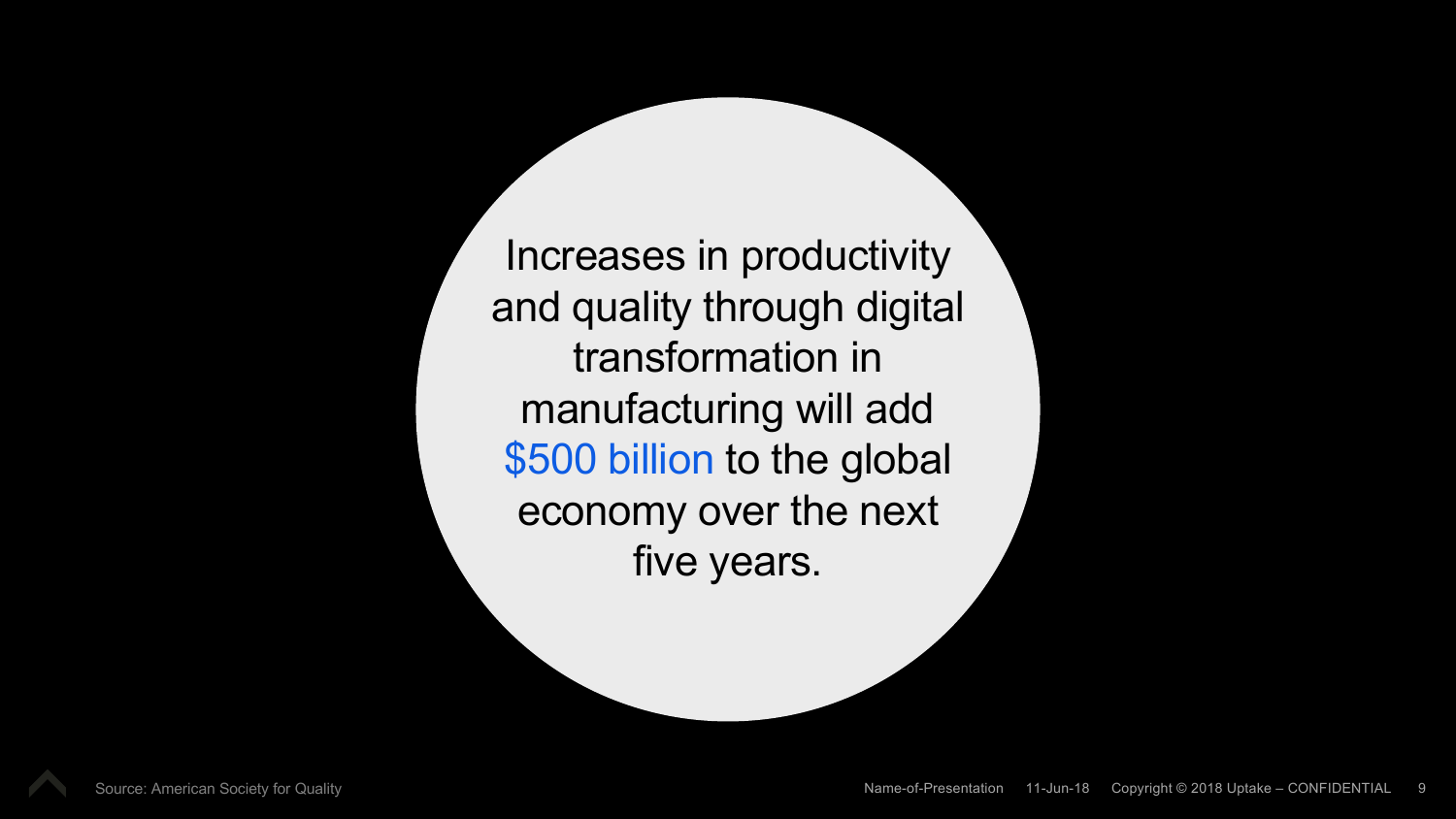### 76% of manufacturers are already working on smart factory initiatives.

Only 14% feel satisfied with their level of success.



—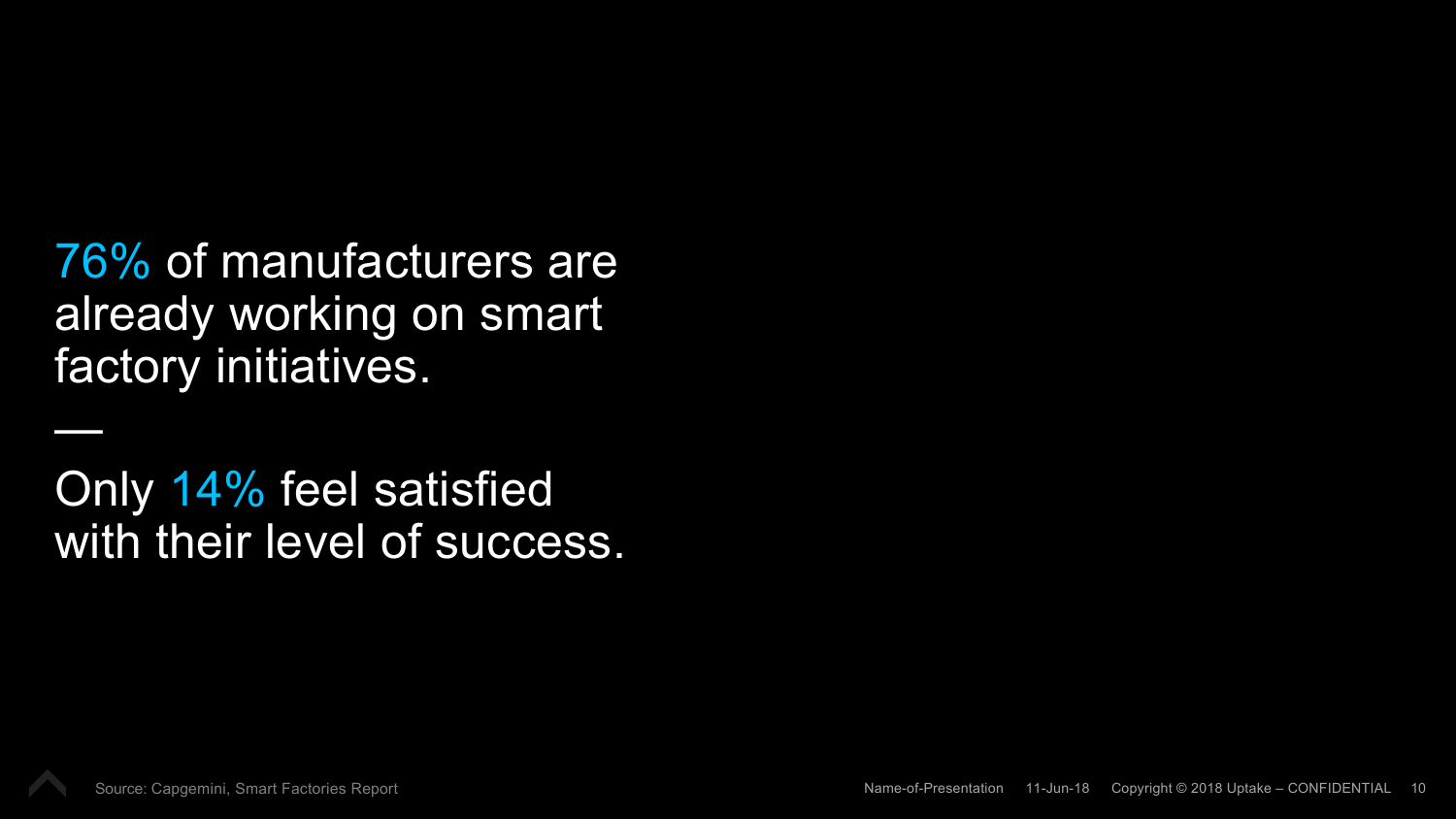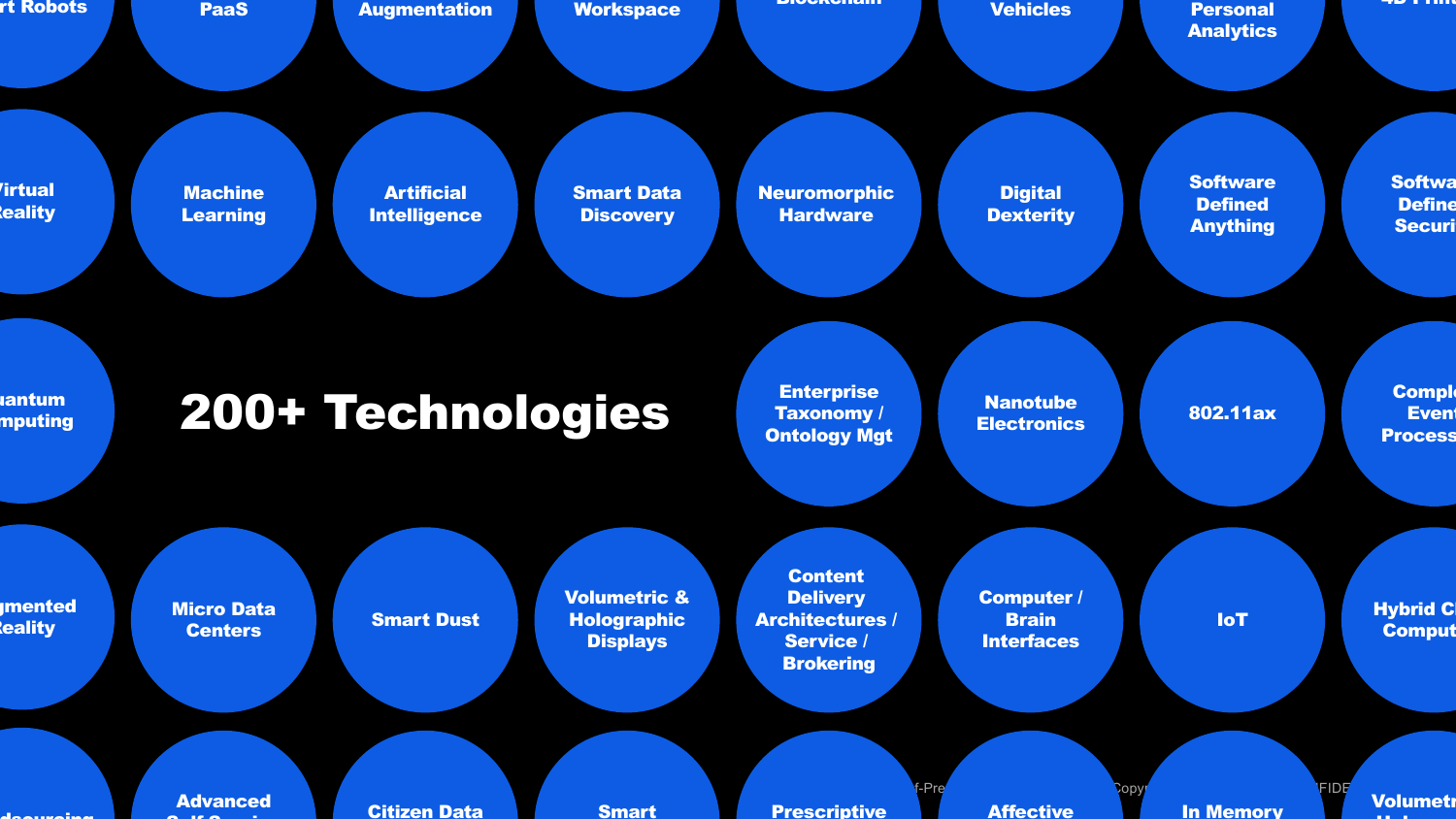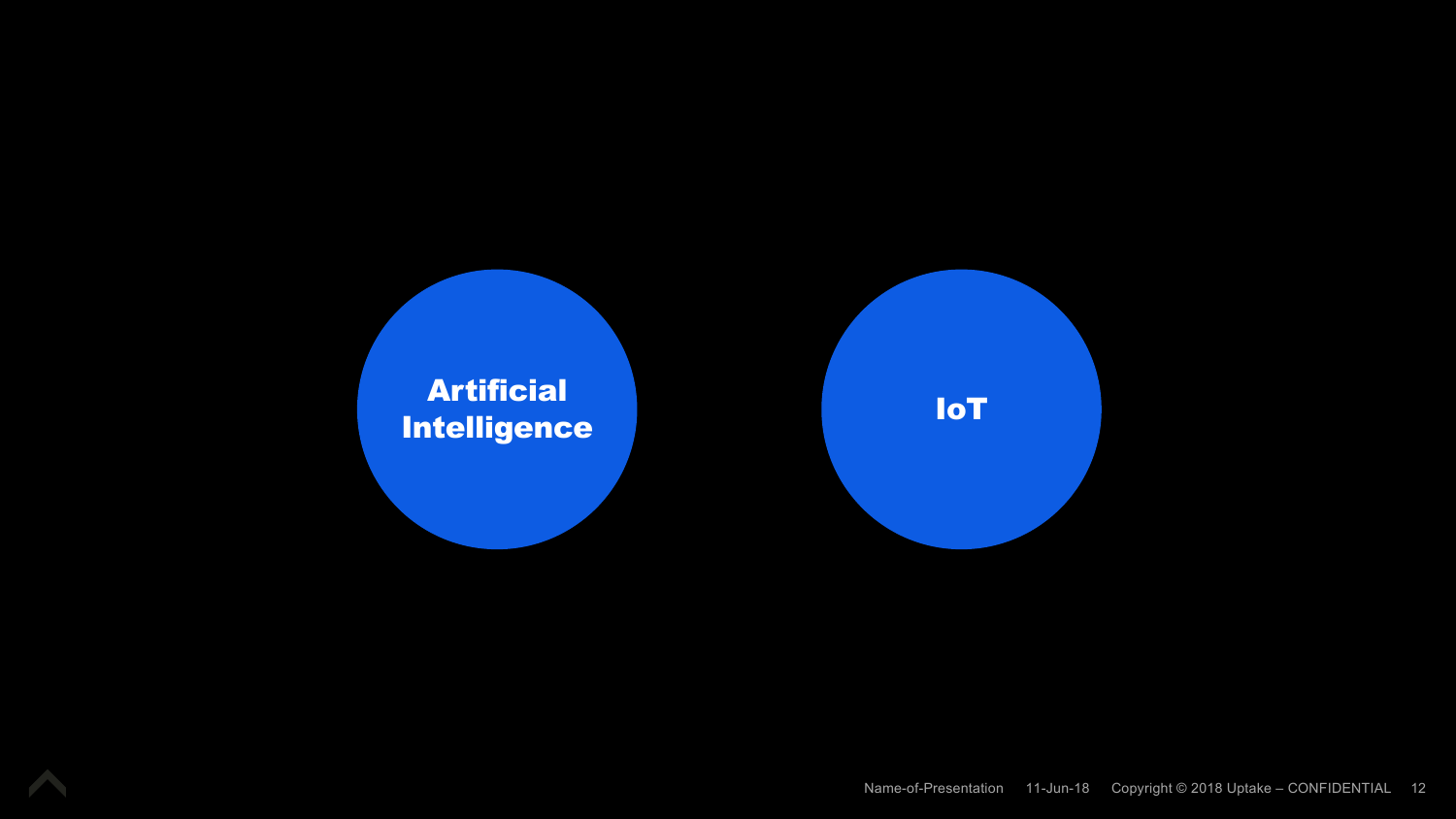#### **Uptake Manufacturing**

*Improving Quality*